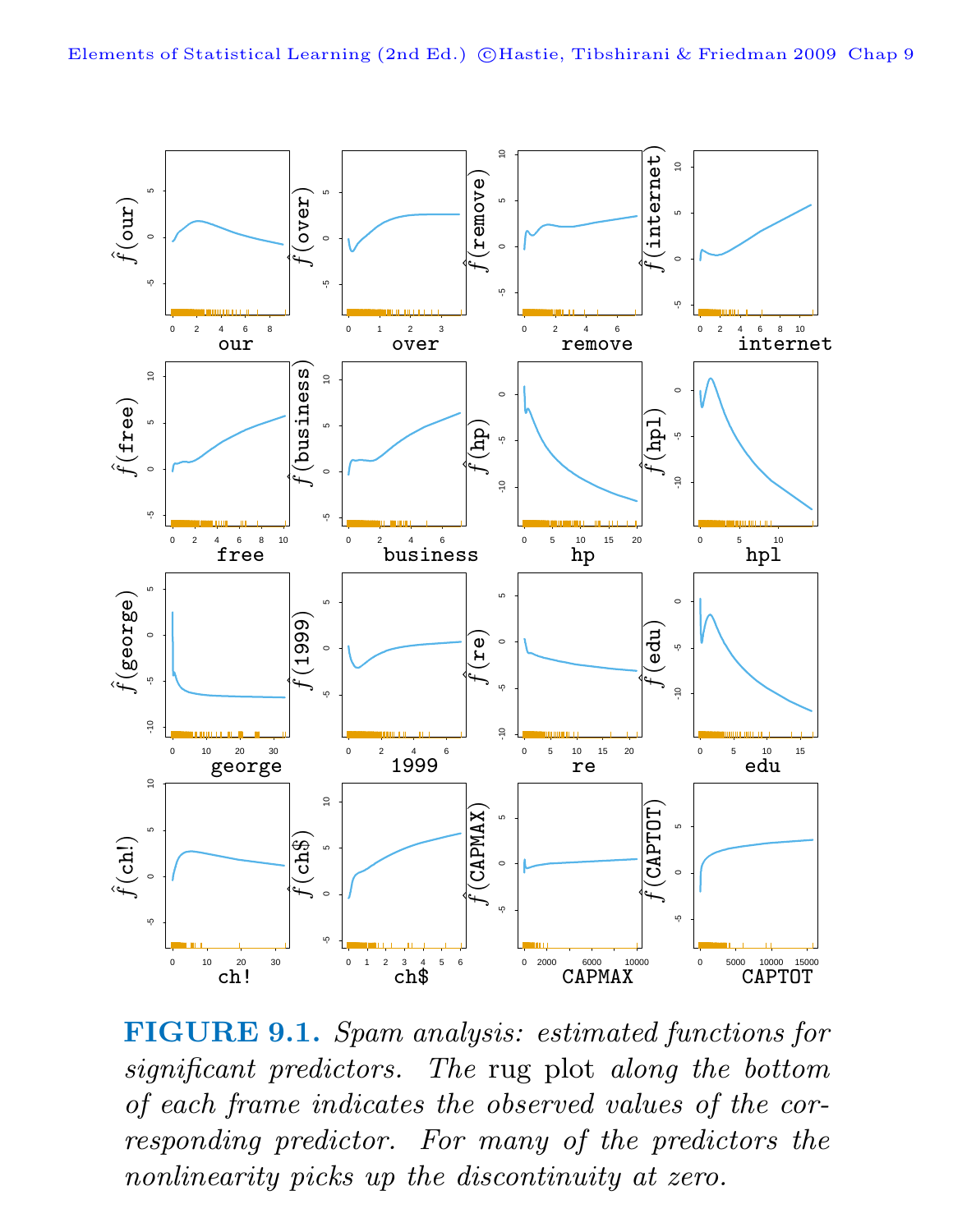

**FIGURE 9.2.** Partitions and CART. Top right panel shows a partition of a two-dimensional feature space by recursive binary splitting, as used in CART, applied to some fake data. Top left panel shows a general partition that cannot be obtained from recursive binary splitting. Bottom left panel shows the tree corresponding to the partition in the top right panel, and a perspective plot of the prediction surface appears in the bottom right panel.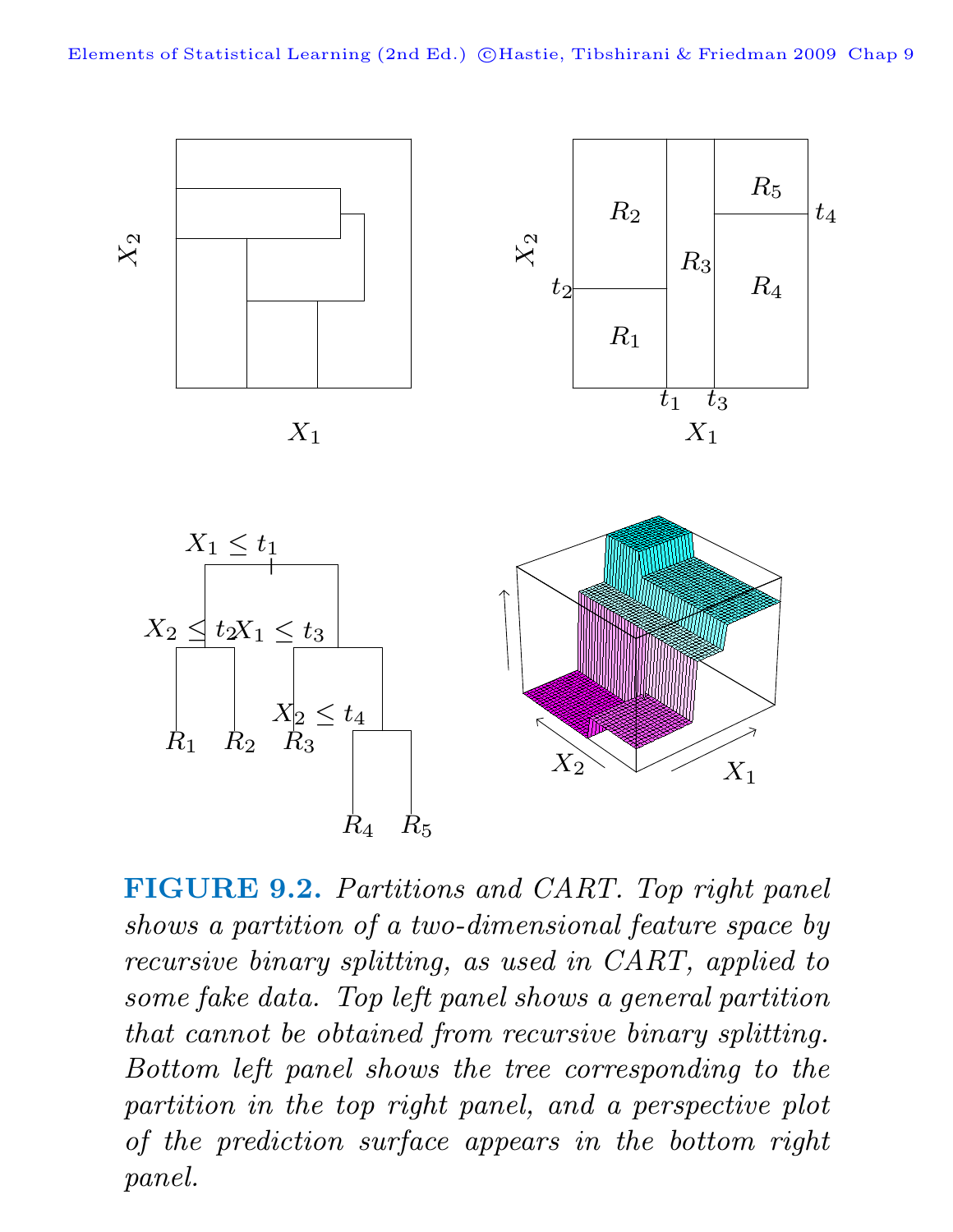

**FIGURE 9.3.** Node impurity measures for two-class classification, as a function of the proportion p in class 2. Cross-entropy has been scaled to pass through  $(0.5, 0.5).$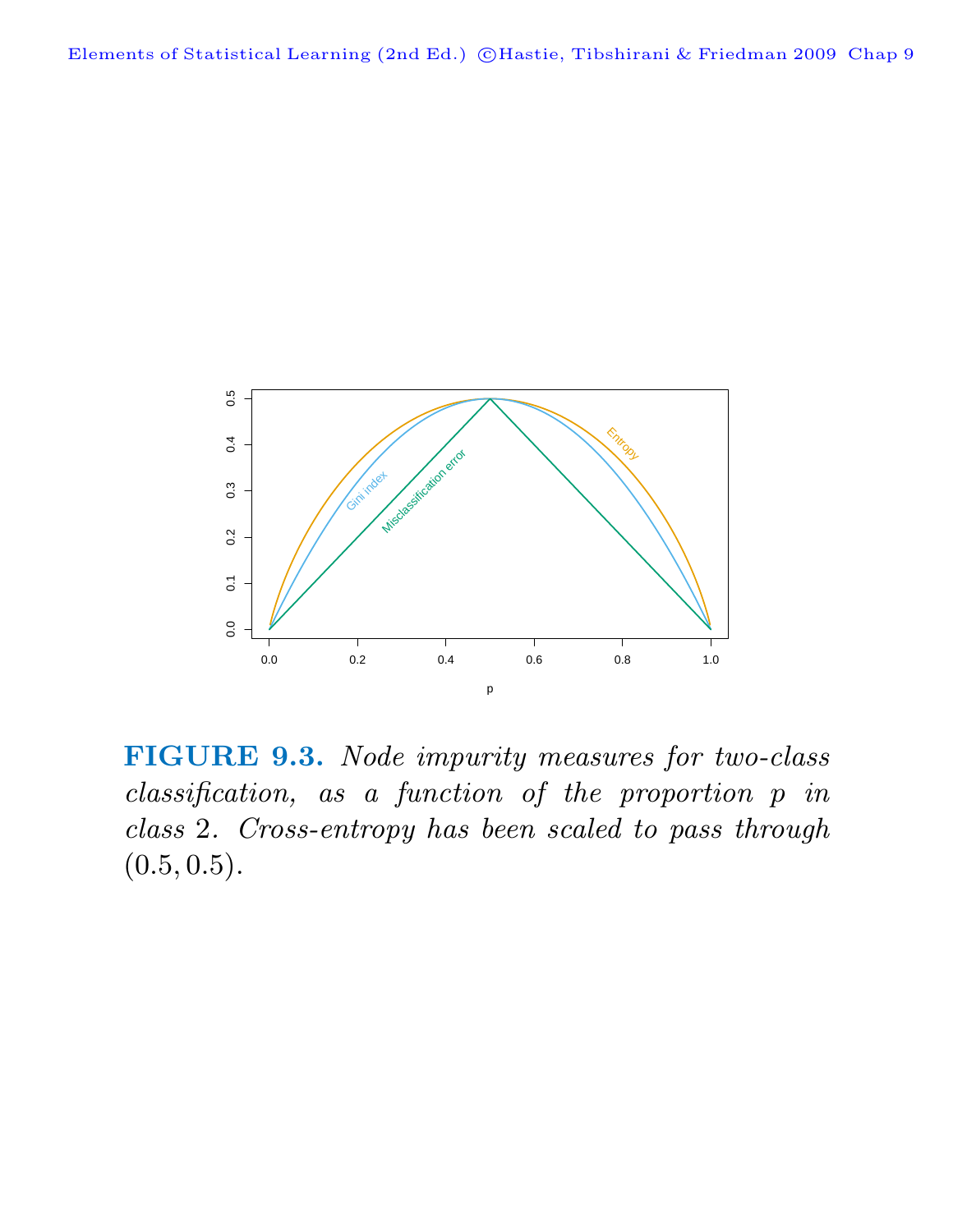

**FIGURE 9.4.** Results for spam example. The blue curve is the 10-fold cross-validation estimate of misclassification rate as a function of tree size, with standard error bars. The minimum occurs at a tree size with about 17 terminal nodes (using the "one-standard--error" rule). The orange curve is the test error, which tracks the CV error quite closely. The cross-validation is indexed by values of  $\alpha$ , shown above. The tree sizes shown below refer to  $|T_{\alpha}|$ , the size of the original tree indexed by  $\alpha$ .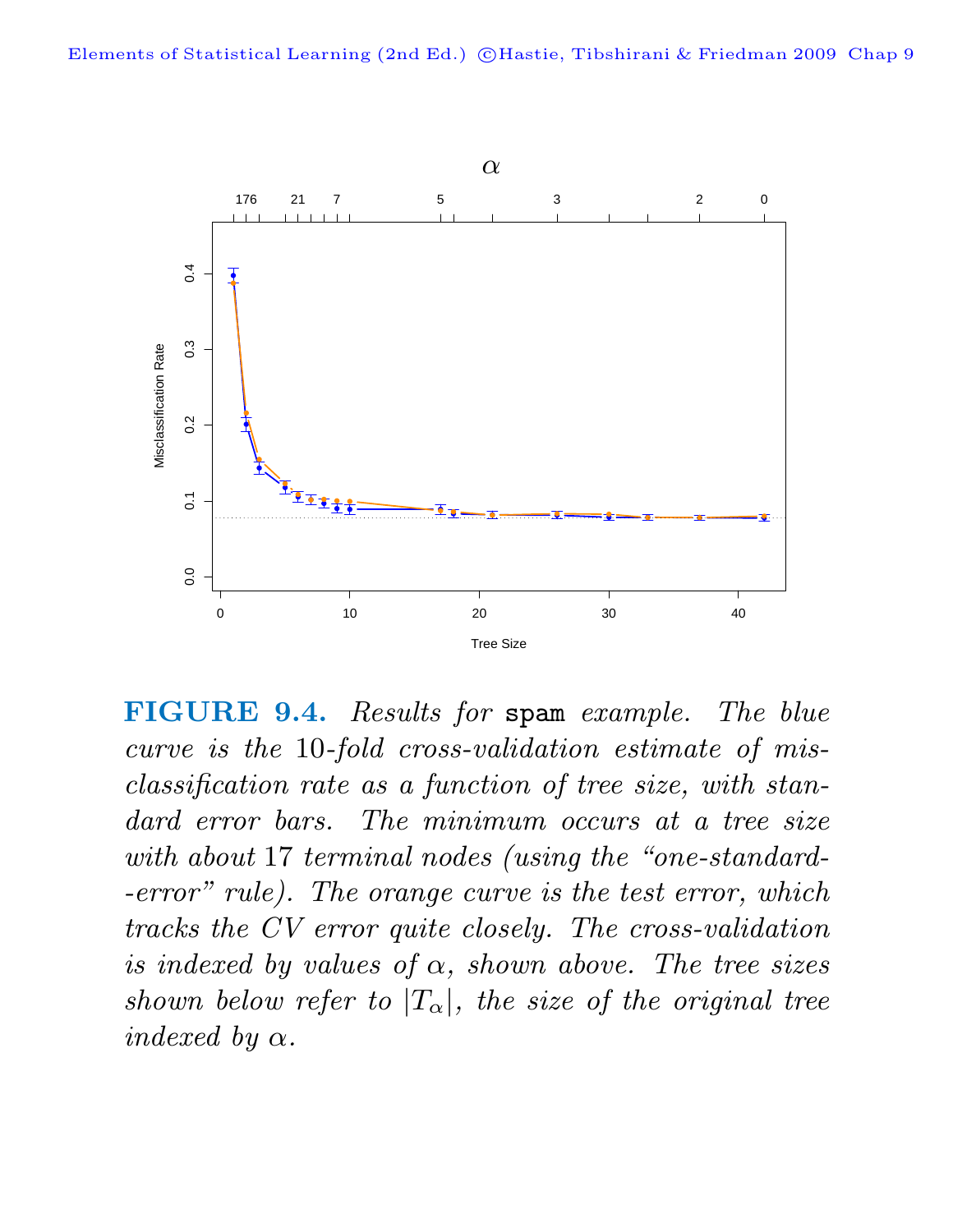Elements of Statistical Learning (2nd Ed.) ©Hastie, Tibshirani & Friedman 2009 Chap 9



**FIGURE 9.5.** The pruned tree for the spam example. The split variables are shown in blue on the branches, and the classification is shown in every node.The numbers under the terminal nodes indicate misclassification rates on the test data.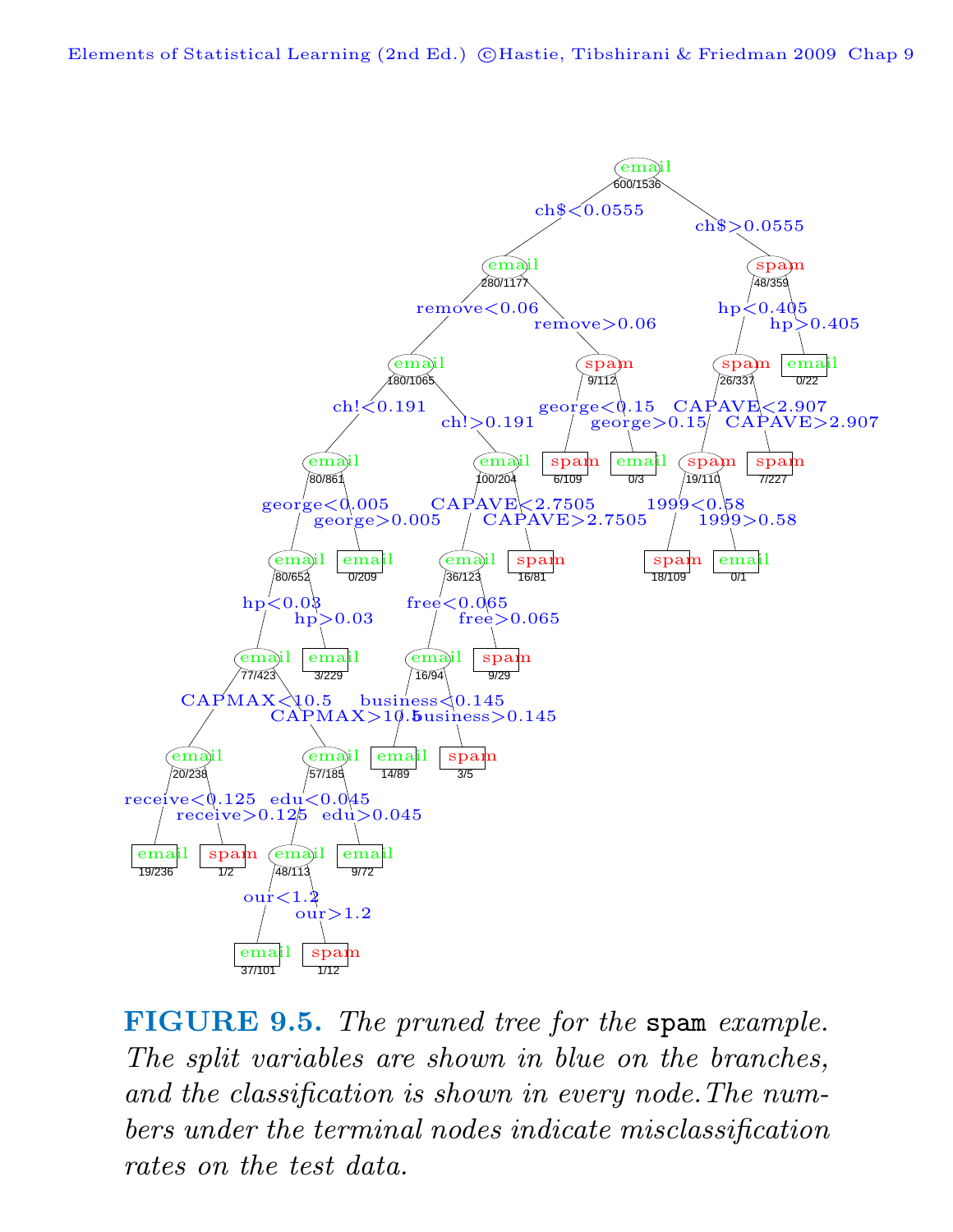

**FIGURE 9.6.** ROC curves for the classification rules fit to the spam data. Curves that are closer to the northeast corner represent better classifiers. In this case the GAM classifier dominates the trees. The weighted tree achieves better sensitivity for higher specificity than the unweighted tree. The numbers in the legend represent the area under the curve.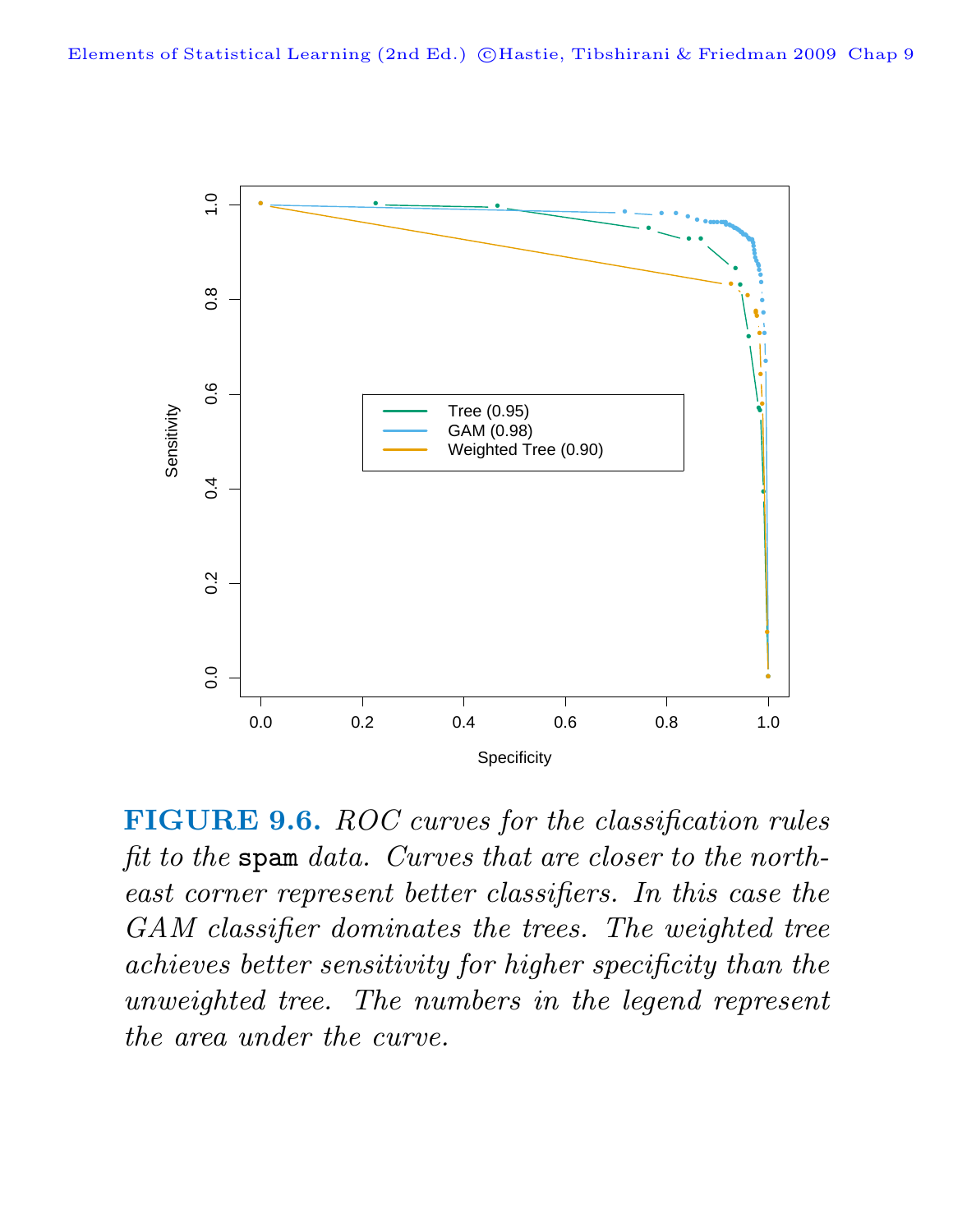

**FIGURE 9.7.** Illustration of PRIM algorithm. There are two classes, indicated by the blue (class 0) and red (class 1) points. The procedure starts with a rectangle (broken black lines) surrounding all of the data, and then peels away points along one edge by a prespecified amount in order to maximize the mean of the points remaining in the box. Starting at the top left panel, the sequence of peelings is shown, until a pure red region is isolated in the bottom right panel. The iteration number is indicated at the top of each panel.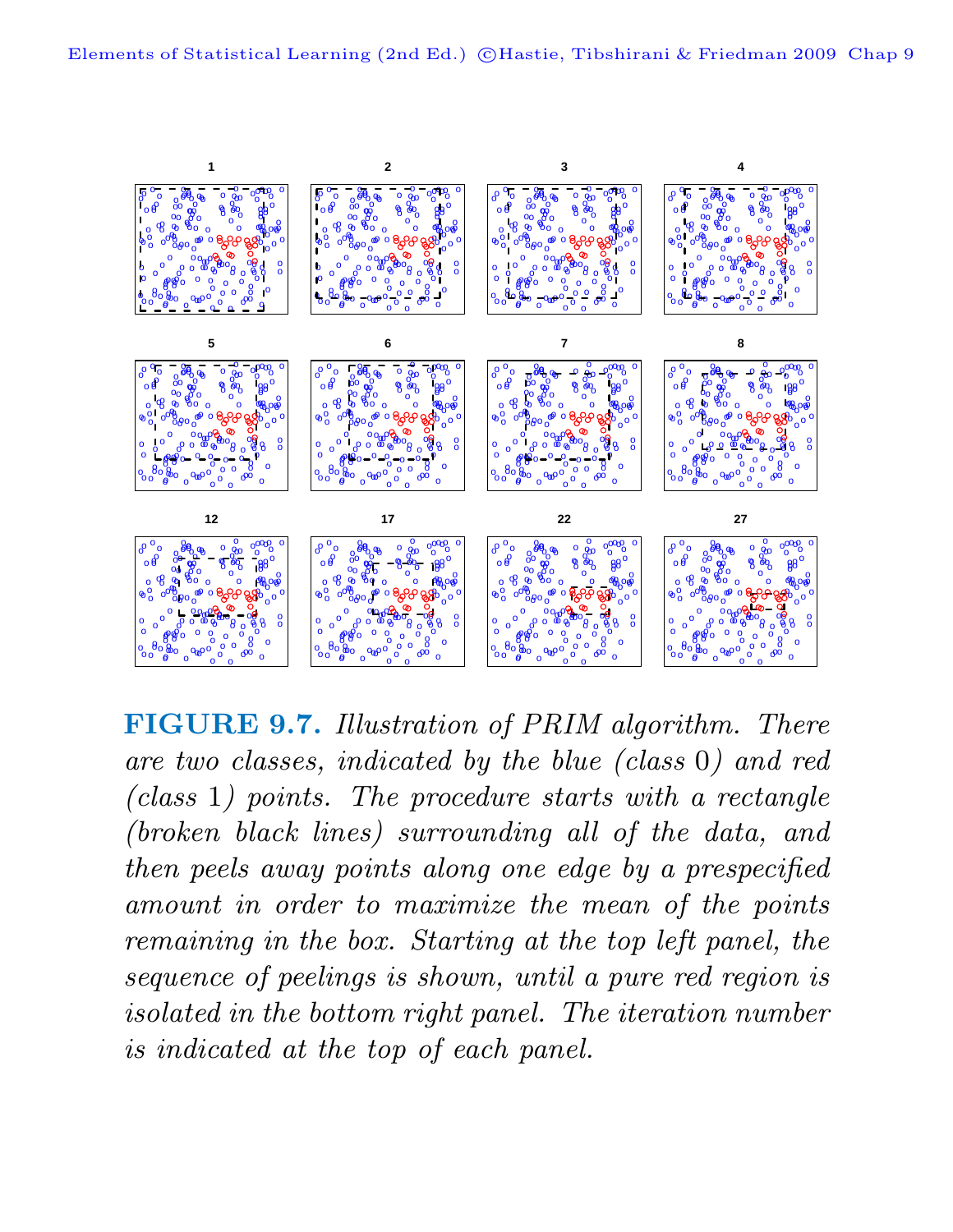

**FIGURE 9.8.** Box mean as a function of number of observations in the box.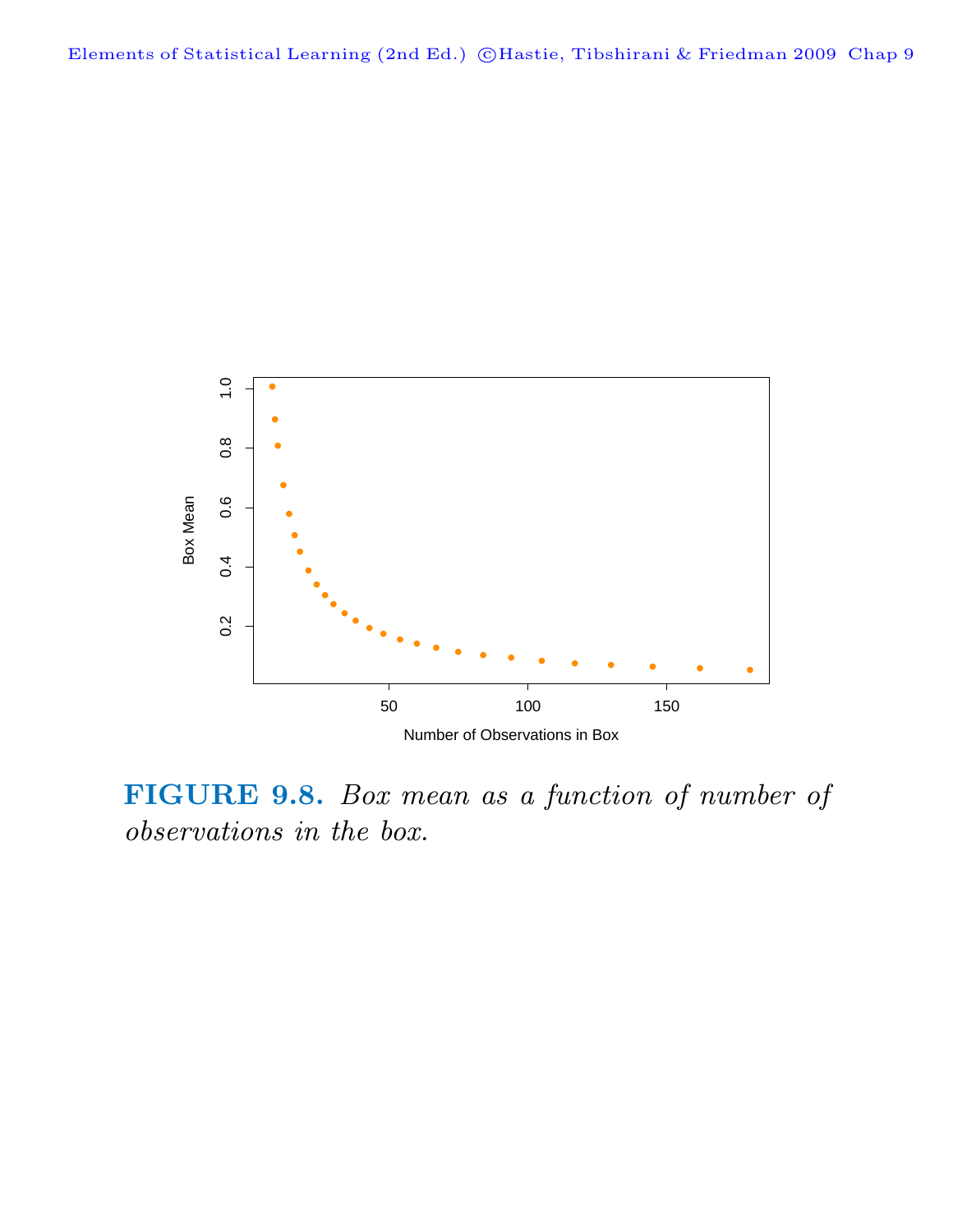

**FIGURE 9.9.** The basis functions  $(x - t)$ + (solid orange) and  $(t - x)$ + (broken blue) used by MARS.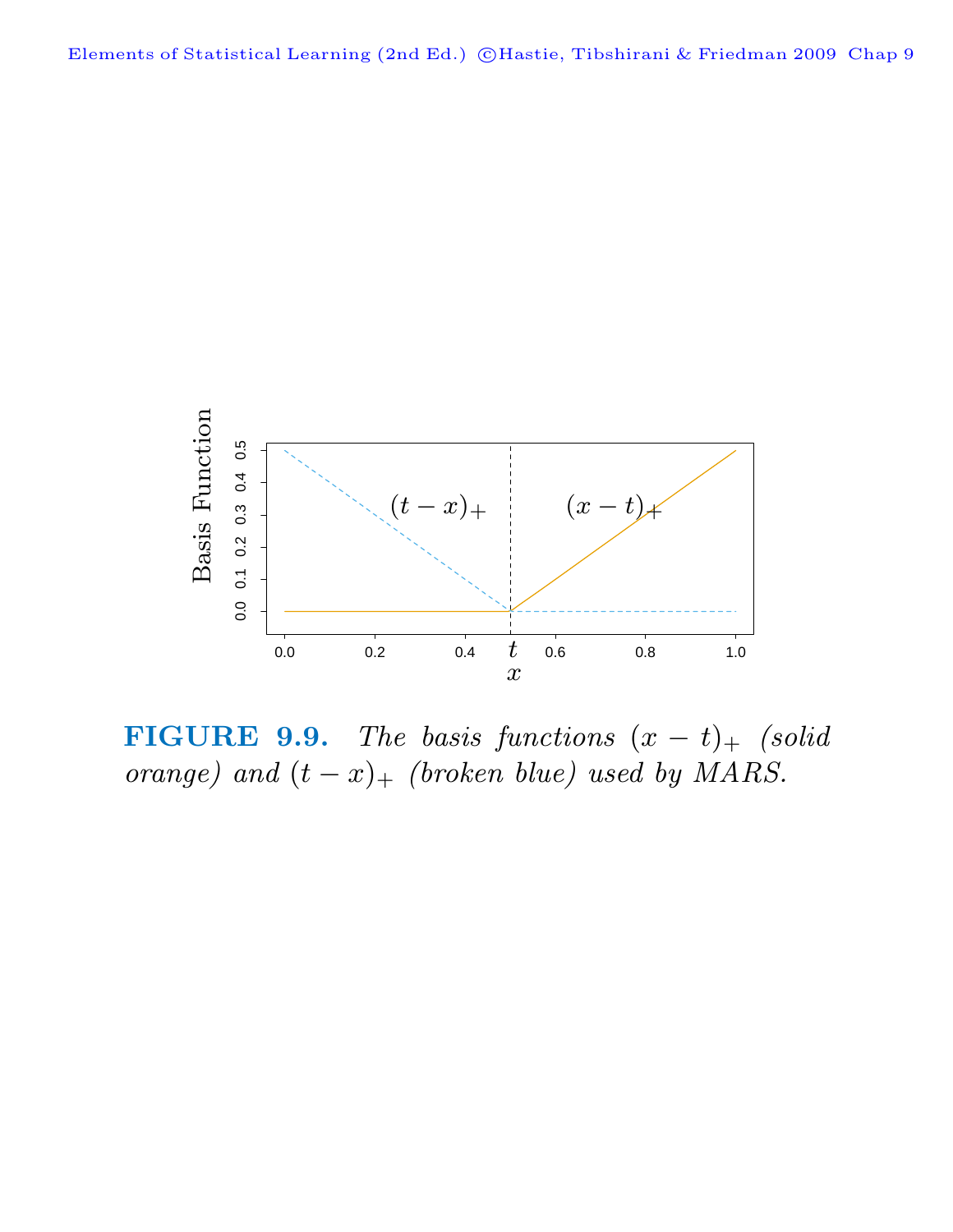

**FIGURE 9.10.** Schematic of the MARS forward model-building procedure. On the left are the basis functions currently in the model: initially, this is the constant function  $h(X)=1$ . On the right are all candidate basis functions to be considered in building the model. These are pairs of piecewise linear basis functions as in Figure 9.9, with knots t at all unique observed values  $x_{ij}$  of each predictor  $X_j$ . At each stage we consider all products of a candidate pair  $\mathbf{r}$  basis function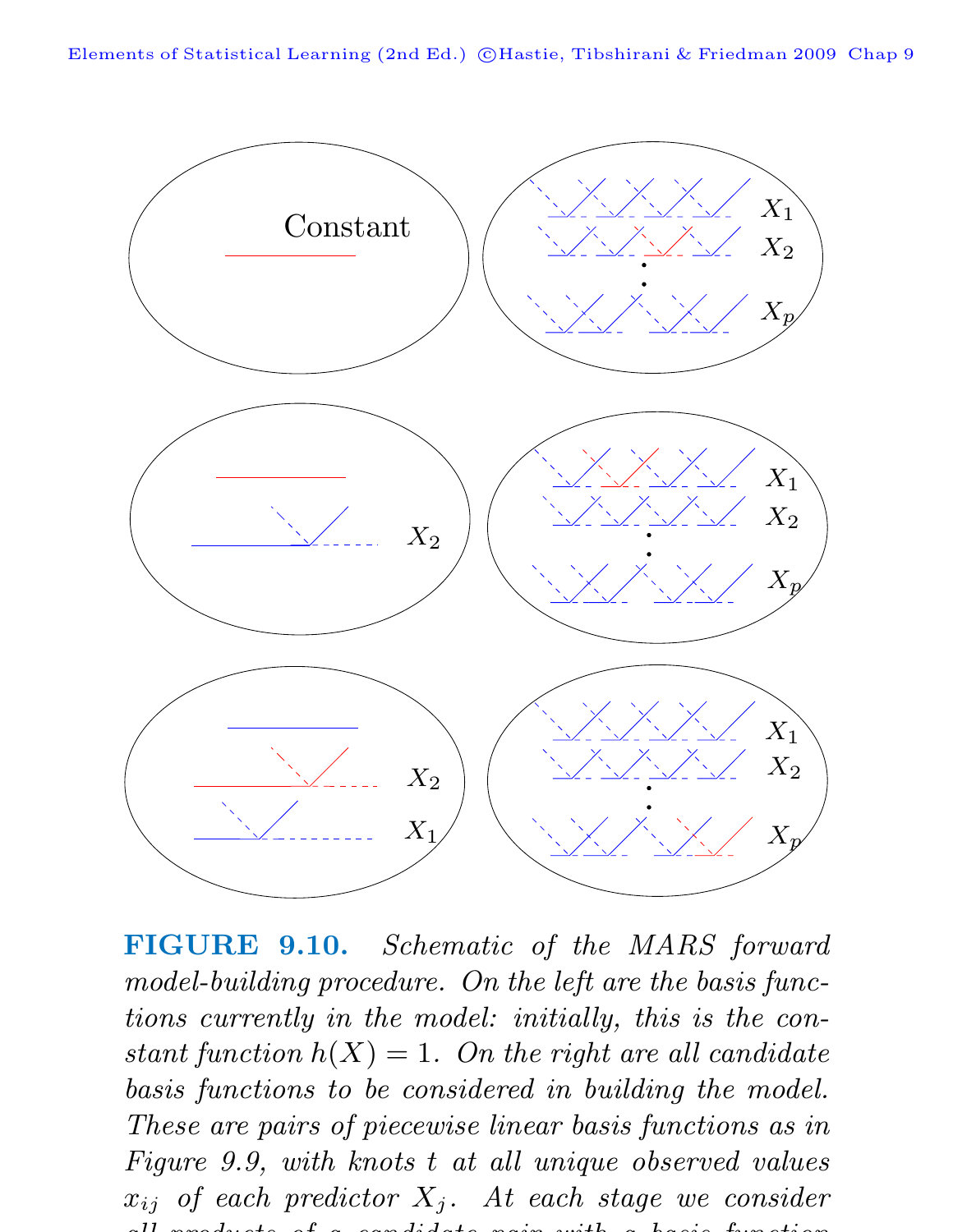Elements of Statistical Learning (2nd Ed.) ©Hastie, Tibshirani & Friedman 2009 Chap 9



**FIGURE 9.11.** The function  $h(X_1, X_2) = (X_1 - x_{51})_+ \cdot (x_{72} - X_2)_+,$  resulting from multiplication of two piecewise linear MARS basis functions.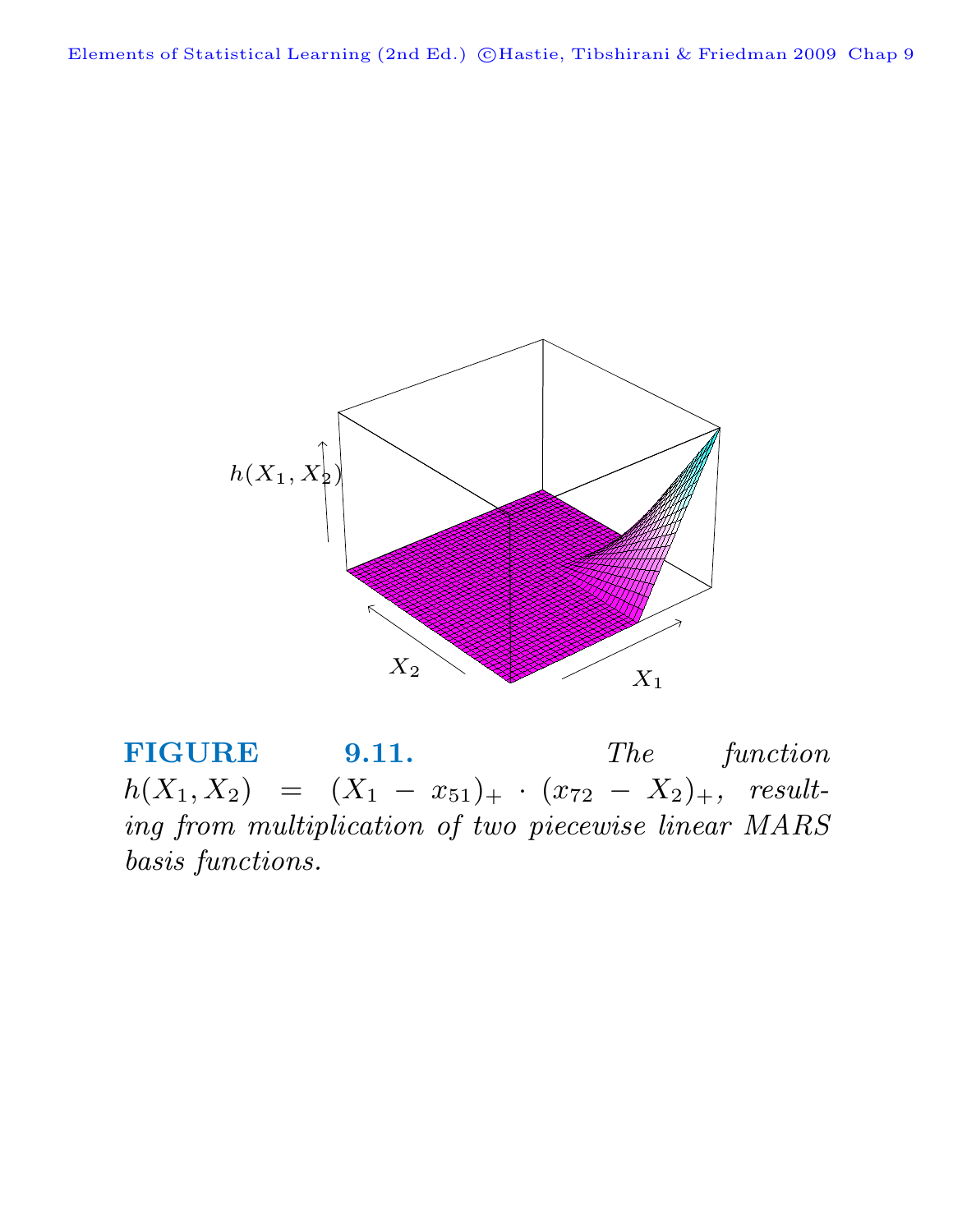

**FIGURE 9.12.** Spam data: test error misclassification rate for the MARS procedure, as a function of the rank (number of independent basis functions) in the model.